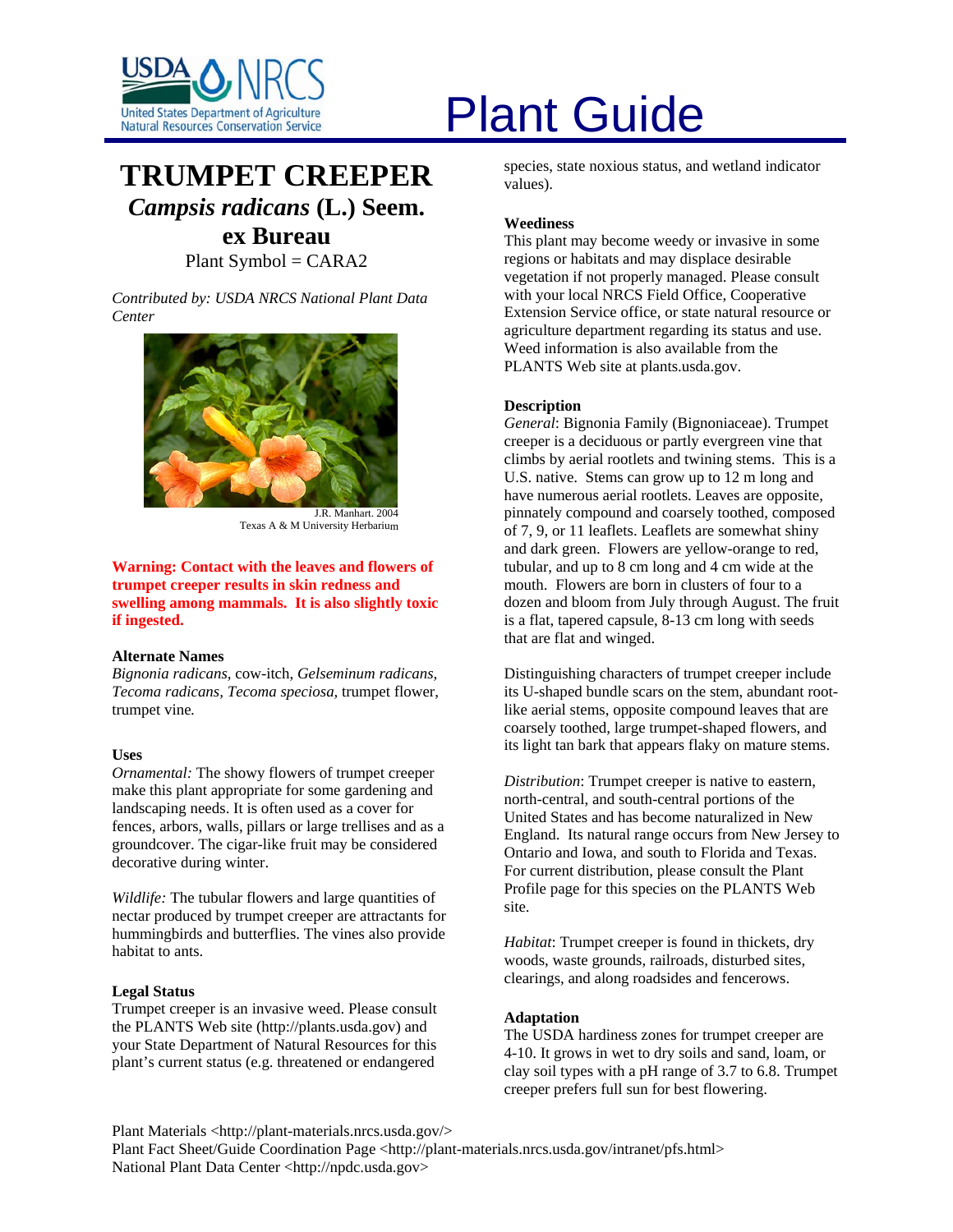#### **Management**

If not controlled, rampant growth will become a problem. Vines should be thinned throughout the growing season and cut back in winter to prevent aggressive spread.

#### **Pests and Potential Problems**

Planthoppers may occasionally feed on trumpet vine but generally do not cause serious damage. Leaf spots caused by various fungi may be seen but are not serious. Mildew causes a white powdery growth on the leaves.

#### **Seeds and Plant Production**

Trumpet creeper is typically propagated by cuttings. It readily roots and develops new suckers that allow the species to grow rapidly.

Seeds are prepared for germination by stratifying them in moist sand for 60 days at  $4^{\circ}$ C and 30% relative humidity. Fungicide should be added to the sand to prevent mildew formation. For spring outplanting, seeds are sown in early fall. Sixty percent germination will occur within two weeks of removal from stratification conditions. There is no special treatment required for establishment other than monitoring for water needs.

During the active growth phase, plants will need to be cutback to encourage root growth and prevent the tangling of foliage. Seedlings will need to harden in winter-like temperatures before outplanting.

#### **Cultivars, Improved, and Selected Materials (and area of origin)**

The NRCS Plant Materials Program has not released any cultivars of trumpet creeper for conservation use. Contact your local Natural Resources Conservation Service (formerly Soil Conservation Service) office for more information. Look in the phone book under "United States Government." The Natural Resources Conservation Service will be listed under the subheading "Department of Agriculture."

Ornamental cultivars of trumpet creeper include 'Atropurpurea,' 'Crimson Trumpet,' 'Flamenco,' 'Flava,' 'Madame Galen,' 'Minor,' 'Praecox,' 'Speciosa,' and 'Variegata.' These cultivars have been bred for flower and foliage color and for rapid growth.

#### **Control**

Please contact your local agricultural extension specialist or county weed specialist to learn what works best in your area and how to use it safely.

#### **References**

Brand, M. 2001. *University of Connecticut plants database*,

(http://www.hort.uconn.edu/plants/index.html, 30 April 2004). University of Connecticut, Storrs.

Davis, K.M. and J.L. Kujawski. 2001. *Propagation protocol for vegetative production of container Campsis radicans plants.* (http://www.nativeplantnetwork.org, 3 May 2004). University of Idaho, College of Natural Resources, Forest Research Nursery, Moscow.

Gilman, E.F. 1999. *Campsis radicans.* Fact Sheet FPS-99. Florida Cooperative Extension Service, Institute of Food and Agricultural Science, University of Florida, Gainsville.

Michigan State University Extension. 2004. *Ornamental plants plus,* version 3.0 (http://www.msue.msu.edu/imp/modzz/masterzz. html, 30 April 2004). Michigan State University, East Lansing.

North Carolina Cooperative Extension Service. 2004 *Consumer horticulture*

(http://www.ces.ncsu.edu/depts/hort/consumer/, 30 April 2004). North Carolina State University, Raleigh.

Stevenson, R. 1998. *Conservation New England* (http://site.www.umb.edu/conne/index.html, 30 April 2004). University of Massachusetts, Boston.

Virginia Cooperative Extension Service. 2004. *VCE resources* 

(http://www.ext.vt.edu/departments/envirohort/factsh eets/vines/trmptcr.html, 30 April 2004). Virginia Tech, Blacksburg.

Wunderlin, R.P., and B.F. Hansen. 2003. *Atlas of Florida vascular plants* (http://www.plantatlas.usf.edu, 30 April 2004). Institute of Systematic Botany, University of South Florida, Tampa.

#### **Prepared By:**

*Sarah Wennerberg*  Formerly USDA NRCS, National Plant Data Center Baton Rouge, Louisiana